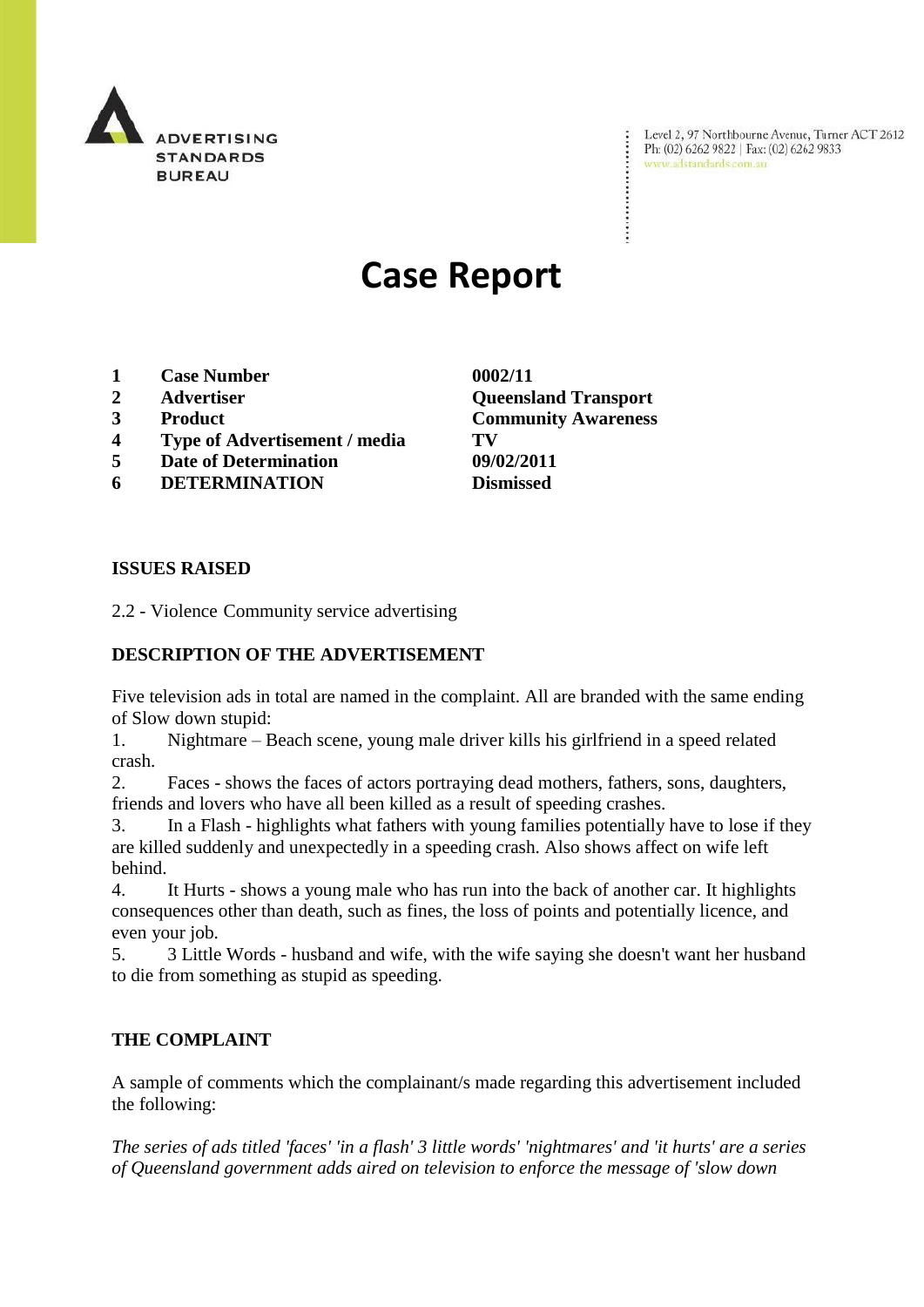*stupid' (anti vehicle speeding campaign). All of the above mentioned ads contain significant horror/ gore scenes depicting dead bodies, bloodied injured or distorted human bodies, bloodied head injuries or blood spattered vehicles. The ad titled 'faces' depicts a series of corpses in a morgue, naked and covered by blankets. This advertising is frequently on television and has been aired during evening children shows (kids movies and Christmas movies) where my young children have been awake (about 8:30pm) and watching the shows and have witnessed these full colour ads and their depiction of blood, death and mutilation. Just because they are the government doesn"t mean they should have the right to show such offensive and graphic 'shock material' on television. The content is disturbing and unnecessary, especially when aired during times where children may be awake.*

#### **THE ADVERTISER'S RESPONSE**

Comments which the advertiser made in response to the complainant/s regarding this advertisement include the following:

*MT5ZOPLA (Nightmare) = Rated M WPE51PLA (Three Little Words) = Rated W MPE55PLA (Faces) = Rated M WT5YZPLA (It Hurts) = Rated W PPE52PLA (In a Flash) = Rated PG*

*Advertiser response to complaint*

*Speeding is one of the primary contributing factors to Queensland's road toll, and has been for many years. In an effort to reduce speed-related crashes and resulting fatalities, the Department of Transport and Main Roads undertakes anti-speeding social marketing campaigns.*

*The complainant has viewed all five of the Slow down stupid commercials that have been aired over the past two years since the campaign launched in November 2010. Note only two of these commercials have recently been on air (Nightmare and It hurts) over November 2010 to January 2011. The last time Faces was on air was November 2009/January 2010. This response relates to relevant sections of the ANA Code of Ethics:* 

*• 2.2 - Advertising or Marketing Communications shall not present or portray violence unless it is justifiable in the context of the product or service advertised.* 

*And AANA Code for Advertising & Marketing Communications to Children:*

*• 2.3 Placement - Advertising or Marketing Communications to Children must not be placed in Media where editorial comment or program content, in close proximity to that communication, or directly accessible by Children as a result of the communication, is unsuitable for Children according to Prevailing Community Standards.*

*• 2.6 Social Values - Advertising or Marketing Communications to Children must not portray images or events in a way that is unduly frightening or distressing to Children. Complaint that the ads are disturbing and unnecessary*

*The purpose of the advertising is not to cause distress or offend people, but to contribute towards reducing our road toll.*

*While the ads are very emotional, the approach is warranted if it can help save lives on our roads. This road safety advertising is based on extensive research which showed the approach to be effective because it appeals to viewers on an emotional level. Graphic imagery*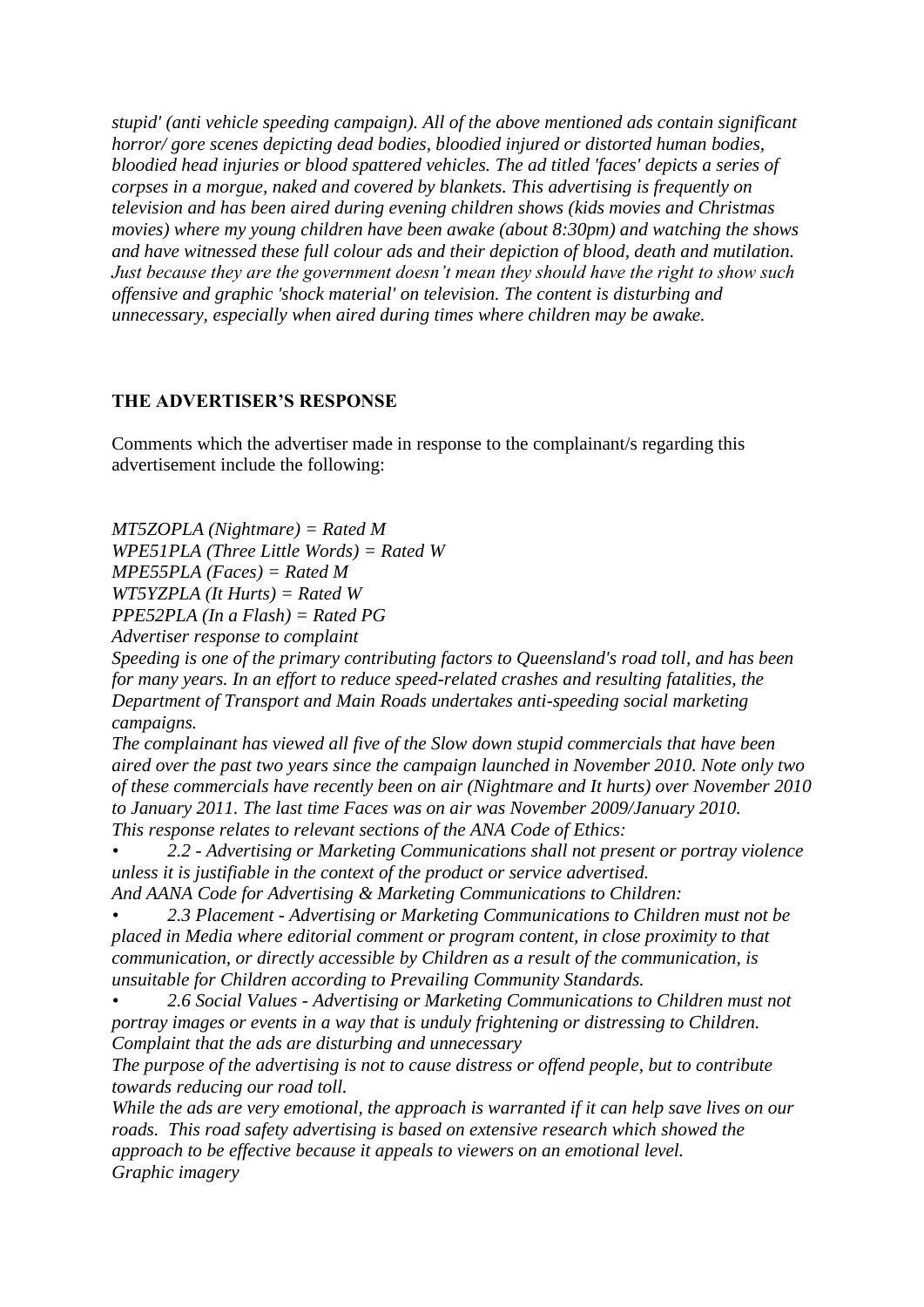*The Slow down stupid campaign uses emotive, and sometimes graphic, commercials. Unfortunately this is what we have to show to get the message through to the primary speeding offenders – males aged 17 to 39 years.*

*Significant market research was undertaken to ensure we developed a campaign that would impact males at different stages of their lives.*

*In developing this new anti-speeding campaign, a variety of advertising concepts including genres other than 'shock' advertising were tested with the target audience of male drivers aged 17 - 39 who admit to speeding and other 'influencers' such as wives and girlfriends. These commercials were the most effective in making the audience take notice and actually consider slowing down.*

*This testing clearly showed this audience needs and wants to be shown some level of graphic imagery for anti-speeding messages to affect to them to the point of making them consider changing their behaviour. This imagery varied from vision of crashed cars to injured or dead victims of road crashes.*

*Other concepts which weren't as 'dark' or 'shocking' as these commercials did not test as strongly with the audience.*

*A main motivator to decrease speed has been found to be avoidance of physical harm or death to others and to one self. This finding was supported during research of the advertising concepts with the target audience. Respondents indicated these commercials would make them think twice about speeding and that the concepts were relevant to them. The results of the testing are consistent with expert opinion which generally considers highly emotive advertising to be most effective in influencing behaviour as long as the content is relevant to the audience. Graphic and emotive ads are also more often recalled than other styles of advertising.*

*What is considered shock advertising should also be kept in context of the horror that actually happens on our roads as a result of fatal speed crashes. The vision in these ads has been toned back in black and white and in most commercials do not show imagery of those killed in speed crashes.* 

*We developed this campaign to appeal to the audience of 17-39 year old males using a style that they specified would make them take notice of dangers of speeding and make them consider slowing down to the speed limit.*

*Evaluation results from the first and second phases of the campaign from an independent survey of 400 Queensland motorists has proven the approach of this campaign is successful:*

*• four in every five (81%) agreed "since seeing the advertising I"m less inclined to speed",* 

*• 75% agreed they "check the speedo more often".* 

*• two thirds (68%) said "Since seeing the advertising I have encouraged family and friends to drive at, or below, the speed limit".*

*• 90% agreed "The advertising reminds me that speeding is unacceptable". There was also very strong support for the campaign with 81% of respondents saying they supported it strongly and 11% saying they supported it slightly.* 

*Placement of the commercials* 

*The "Nightmare" and "Faces" ads are rated M. Under this rating the commercials may be broadcast during the following hours, except during P and C programs or adjacent to P or C periods:*

*• Weekdays (schooldays):*

- *o 8.30pm-5.00am (see Note)*
- *o 12 noon-3.00pm*
- *• Weekdays (school holidays) & Weekends:*
- *o 8.30pm-5.00am (see Note)*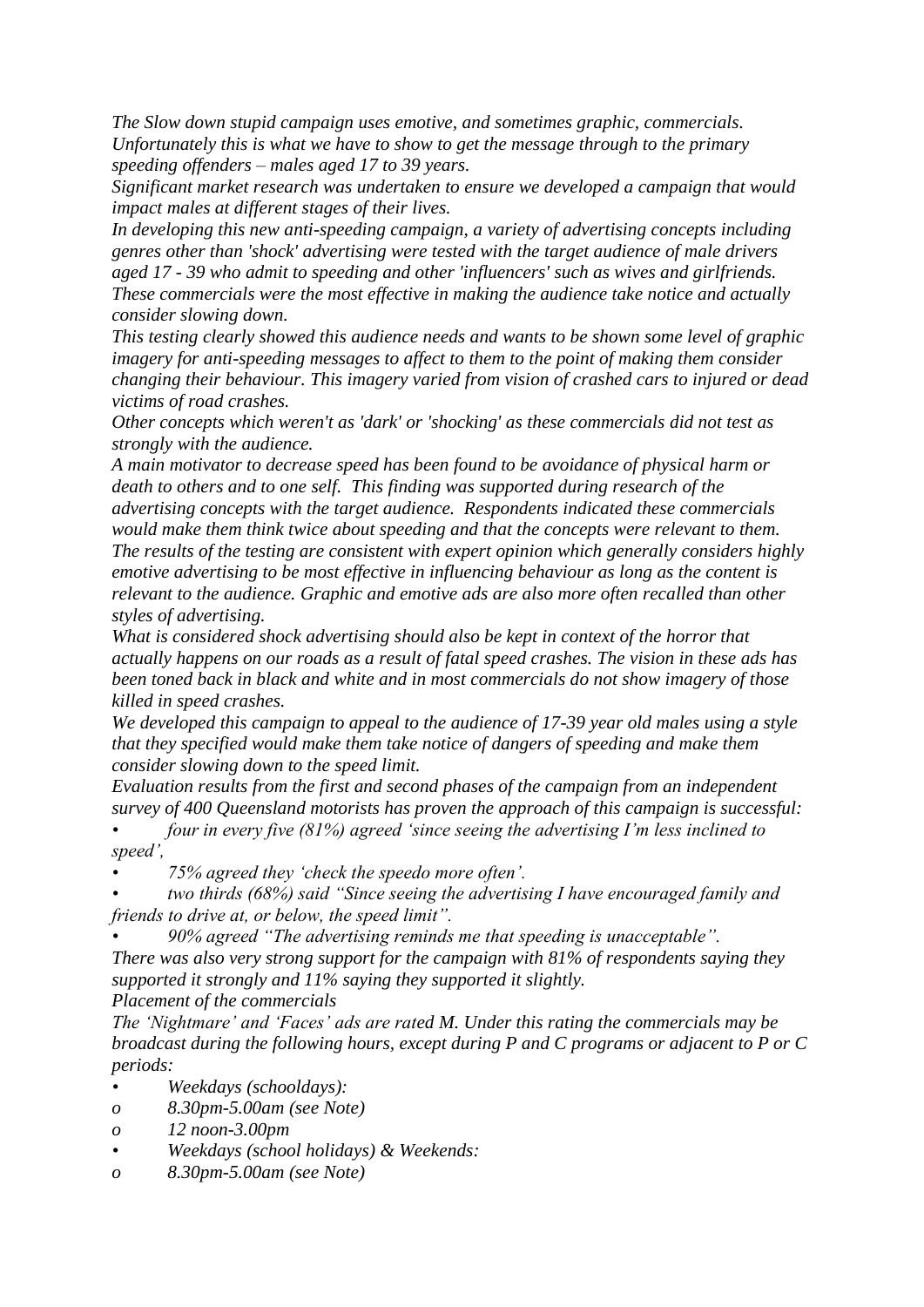*Note: not in G or PG programs or sport starting at or continuing past 8.30pm. If the program continues past 10.30pm, this restriction ceases to apply.*

*The Department of Transport and Main Roads has reviewed the spot schedules for the most recent placement and identified that the Nightmare commercial was always placed after 8.30pm, but on one night appeared during a Carols by Candlelight broadcast after this time. The department agrees is not an appropriate placement for that commercial due to the high likelihood of a large child audience. Unfortunately we did not have the opportunity to review the spot schedules before the advertising was aired to identify this inappropriate placement. We have asked the media booking agency to ensure for future bookings that extra care be exercised when placing these commercials, even after 8.30pm if they appear in programs that will be promoted to children or likely to attract a substantial child audience to ensure this type of placement does not happen again.*

## **THE DETERMINATION**

The Advertising Standards Board ("Board") considered whether this advertisement breaches section 2 of the Advertiser Code of Ethics (the "Code").

The Board noted the complainant's concerns that the advertisement contains significant horror scenes which are disturbing and offensive and should not be shown when children are viewing.

The Board reviewed the advertisement and noted the advertiser's response.

The Board considered whether the advertisement complied with section 2.2 of the Code which requires that advertisements "shall not present violence unless it is justifiable in the context of the product or service advertised."

The Board noted that the main purpose of the advertisement was to educate the public on the consequences of speeding and the images shown related directly to the message of the advertisement.

The Board noted that this advertisement has been classified M by CAD and not intended to be viewed by young children. The Board noted that the ad was broadcast in error on at least one occasion.

The Board considered that although the ad was inadvertantly shown in an earlier timelslot, overall the content of the advertisement was relevant to the message, and that the advertisement struck the right balance of information and graphic imagery. Consistent with previous decisions about public health and safety advertisements, the Board considered that a higher degree of graphic detail is appropriate given the important message of this advertisement.

The Board considered that, although some members of the public would find the advertisement to be disturbing, the images depicted in the advertisement are not offensive and